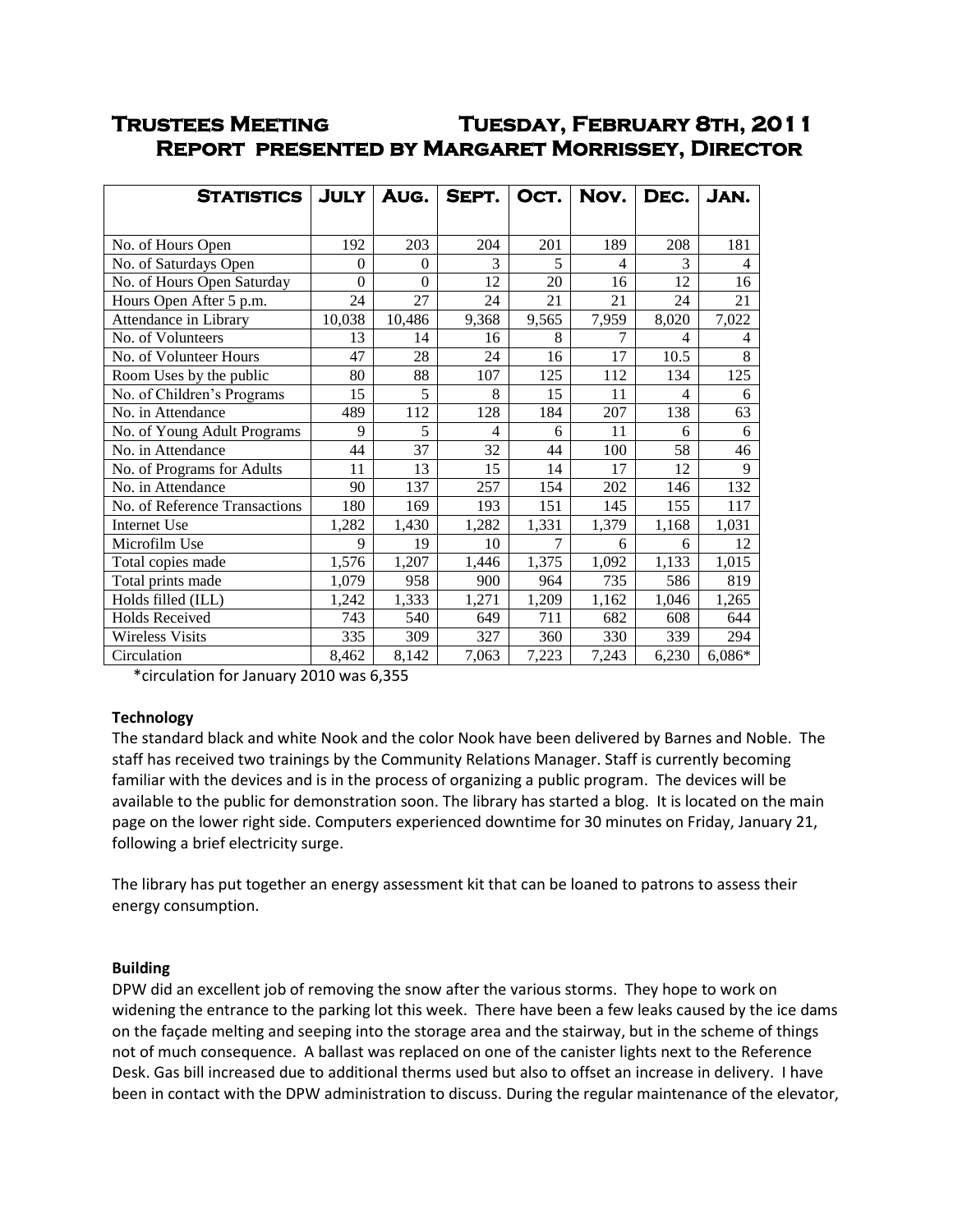it was discovered that a gasket needs replacing. The quote is \$1615.25. Leaks in a few areas as a result of the thawing ice from the façade that is seeping in through the brickwork.

# **Policy**

Web site policy for discussion. EReader Usage Policy for discussion.

## **Staff**

All town offices including the library were closed on Wednesday, January 12<sup>th</sup> and Tuesday, February 2<sup>nd</sup>, due to the storms. Due to the inclement weather, some staff called in, as a result, staffing was less than desirable, at times.

Union staff has been granted a one personal day (affects 5 people) in recognition of their willingness to defer the scheduled pay increase to take effect on the last day of the current contract. New hire: Judy Rynearson (Library Aide, 10 hours per week) is in place since Monday, January 24, 2011. An extensive orientation and training is underway.

## **Volunteers**

The Center of Hope has announced a new program for young people ages 16-24, funded by the CDBG and will have interns looking for positions in the community for 4-12 hours per week. As the SWCEC volunteers are so successful and they would like to send an additional team here, we are thinking of taking a second team from the collaborative. The supervision from the latter group is much more keen.

#### **Instruction**

Due to the recent article in the Southbridge Evening News, the Generations Online program is picking up quite a few students. The library staff is working with the trainer to try and interest those 'graduating' from that program to take the 'Taming the Catalog' that the library offers. The Southbridge Evening News will be here tomorrow to do a piece on JEL program.

#### **Grant**

The Clean Energy Grant is now spent and we are writing the report for the funders. The acquisitions are being completed for the CHNA5 grant and there will be a program in June to finish out this bursary.

#### **Gifts and Bequests**

Some additional donations have been received for the Marcelle Van Vooren fund.

#### **School**

- $\bullet$  Meeting with the Superintendant scheduled for January 5<sup>th</sup>, 2011.
- I met with Mr. Riley, Principal, of West Street School and we have discussed future cooperative endeavors. In the early new year he is hoping to have me address an assembly at school

#### **Outreach**

The Spectacular AO Sculpture committee met on Monday evening and I was in attendance. The next phase is already underway working on lighting, landscape and hardscape. Joan Menard and I attended the legislative breakfast at Pearle Crawford Library, Dudley. It was a wonderful opportunity to meet with Senator Moore and the 3 representatives for this area. Rep. Geraldo Alicea, Rep. Kevin Kuros and Rep. Ryan Fattman.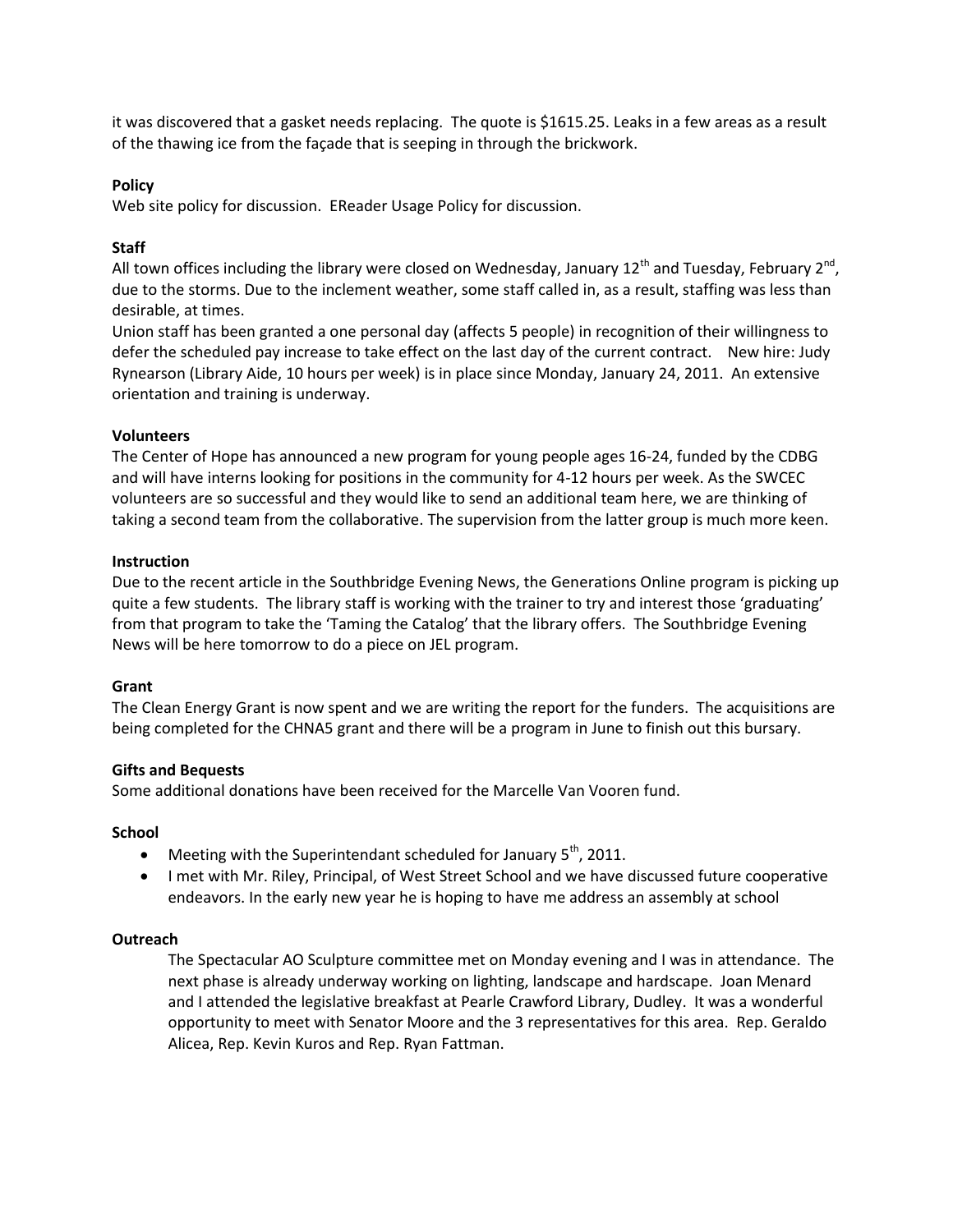# **Trainings and Meetings**

- Successfully completed the National Incident Management System (NIMS) 100 course, required of all municipal administrators.
- Attended the Open Meeting Law training offered by the Attorney General's office.
- The Massachusetts Library System offered a forum for urban libraries that I attended with other Library Directors.
- Ashley Malouin and I participated in a webinar on Long Range Planning. JEL was offered as a site that other librarians could come to participate in the program.

## **Literacy Volunteers**

At the monthly meeting of the Literacy Volunteers group the Director reported that there are currently 51 matched pairs of tutors and students and there are 40 students on the waiting list. These figures speak to the success of this program in our community. I also attended the annual Around the World Celebration organized by Literacy Volunteers was a wonderful experience in cultural diversity.

## **Programs**

Leila Philip will be at JEL on Thursday, February  $24^{th}$ . Ms Philip is a professor at the College of the Holy Cross and has published some nonfiction titles including *A Family Place.* Ms Philip has offered to donate any profit from sales to the Friends.

## **Media**

The Southbridge Evening News has provided a significant amount of coverage in the recent past. The Cable TV crew has also been here on a few occasions. I would like to have more TV exposure for programs as I believe there are many people at home watching that we could reach through this medium. We are investigating the possibility of archiving the Constant Contact Newsletter, on our web page. We continue to exploit promotion opportunities offered by the social media including Social Web where Worcester Magazine and the Pulse for example take their copy.

# **Archive of SEN**

I have followed up some emails with a call to the SEN editor Adam Minor in relation to the digitizing and archiving of the SEN. Adam has undertaken to discuss with the publisher and his team and will get back to me in this regard.

# **Patrons**

The teens have been misbehaving in the library and we have been working to try and get them on board but with limited success. These issues are a daily occurrence and sometimes, from the time school ends until 5 p.m. we are frequently involved in mediating the behavior. As late as yesterday, the police had to be called as an eleven year old student would not leave when asked. His verbal abusiveness to the staff precipitated this action.

# **February 2011**

Fr. Ernest Trahan will be the artist of the month. To celebrate Black History Month, Fr. Trahan will share his paintings of his time in Lesotho. Write up in the SEN this week.

| Tuesday $8^{th}$ , 15 <sup>th</sup> , 22 <sup>nd</sup> Anime for Teens       |                    | $-3:10$ p.m. $-4:30$ p.m.  | Pioppi Room  |
|------------------------------------------------------------------------------|--------------------|----------------------------|--------------|
| Tuesday $8^{th}$ , 15 <sup>th</sup> , 22 <sup>nd</sup>   Knitting with Sonya |                    | $10:30$ a.m. $-12:30$ p.m. | Reading Room |
| Monday 14 <sup>th</sup> , 28th                                               | Inkwell Imaginings | $-6$ p.m. - 7:30 p.m.      | Mills Room   |